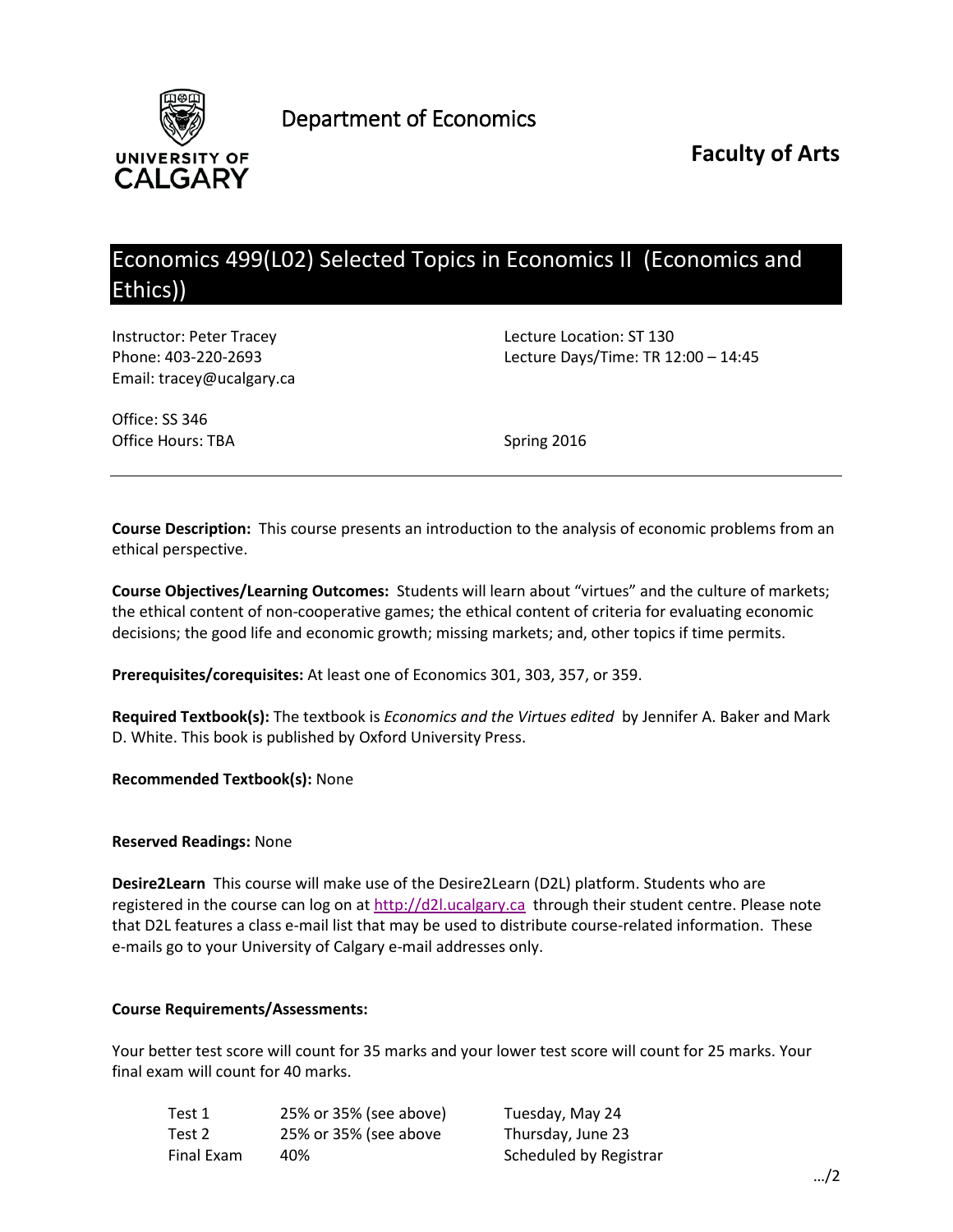# **Note: The Final Exam may contain material covered on the two tests.**

# **Grade Determination and Final Examination Details**

Department of Economics Criteria for Letter Grades. Economics professors use the following criteria when assigning letter grades:

| Grade        | Grade | Description                                                                                            | Grade | Grade        | Description                                                                                                                                                 |
|--------------|-------|--------------------------------------------------------------------------------------------------------|-------|--------------|-------------------------------------------------------------------------------------------------------------------------------------------------------------|
|              | Point |                                                                                                        |       | Point        |                                                                                                                                                             |
|              | Value |                                                                                                        |       | Value        |                                                                                                                                                             |
| $A+$         | 4.00  | Outstanding                                                                                            | C+    | 2.30         |                                                                                                                                                             |
| A            | 4.00  | Excellent-superior performance,<br>showing-comprehensive<br>understanding of subject matter            | C     | 2.00         | Satisfactory – basic understanding of<br>the subject matter                                                                                                 |
| $A -$        | 3.70  |                                                                                                        | $C-$  | 1.70         | Receipt of a grade point average of<br>1.70 may not be sufficient for<br>promotion or graduation. (See<br>individual undergraduate faculty<br>regulations.) |
| $B+$         | 3.30  |                                                                                                        | D+    | 1.00         |                                                                                                                                                             |
| <sub>B</sub> | 3.00  | Good - clearly above average<br>performance with knowledge of<br>subject matter generally<br>complete. | D     | 1.00         | Minimal pass - marginal<br>performance; generally insufficient<br>preparation for subsequent courses<br>in the same subject.                                |
| $B -$        | 2.70  |                                                                                                        | F     | $\mathbf{0}$ | Fail - unsatisfactory performance or<br>failure to meet course requirements                                                                                 |
|              |       |                                                                                                        |       | 0            | Incomplete - unsatisfactory (effective<br>January 2007)                                                                                                     |

# **Grading Scale**

| A+   | $97 - 100$ | B     | $79 - 83$ | $C-$ | $60 - 65$ |
|------|------------|-------|-----------|------|-----------|
| А    | $92 - 96$  | $B -$ | 76 - 78   | D+   | $55 - 59$ |
| А-   | $89 - 91$  | $C+$  | $73 - 75$ |      | $50 - 54$ |
| $B+$ | $84 - 88$  |       | $66 - 72$ |      | $0 - 49$  |

Tests and exams are marked on a numerical (percentage) basis, then converted to letter grades. The course grade is then calculated using the weights indicated above.

A passing grade on any particular component of the course is not required for a student to pass the course as a whole.

Non-programmable calculators **WILL** be allowed during the writing of the tests.

Tests and exams **WILL NOT** involve multiple choice questions.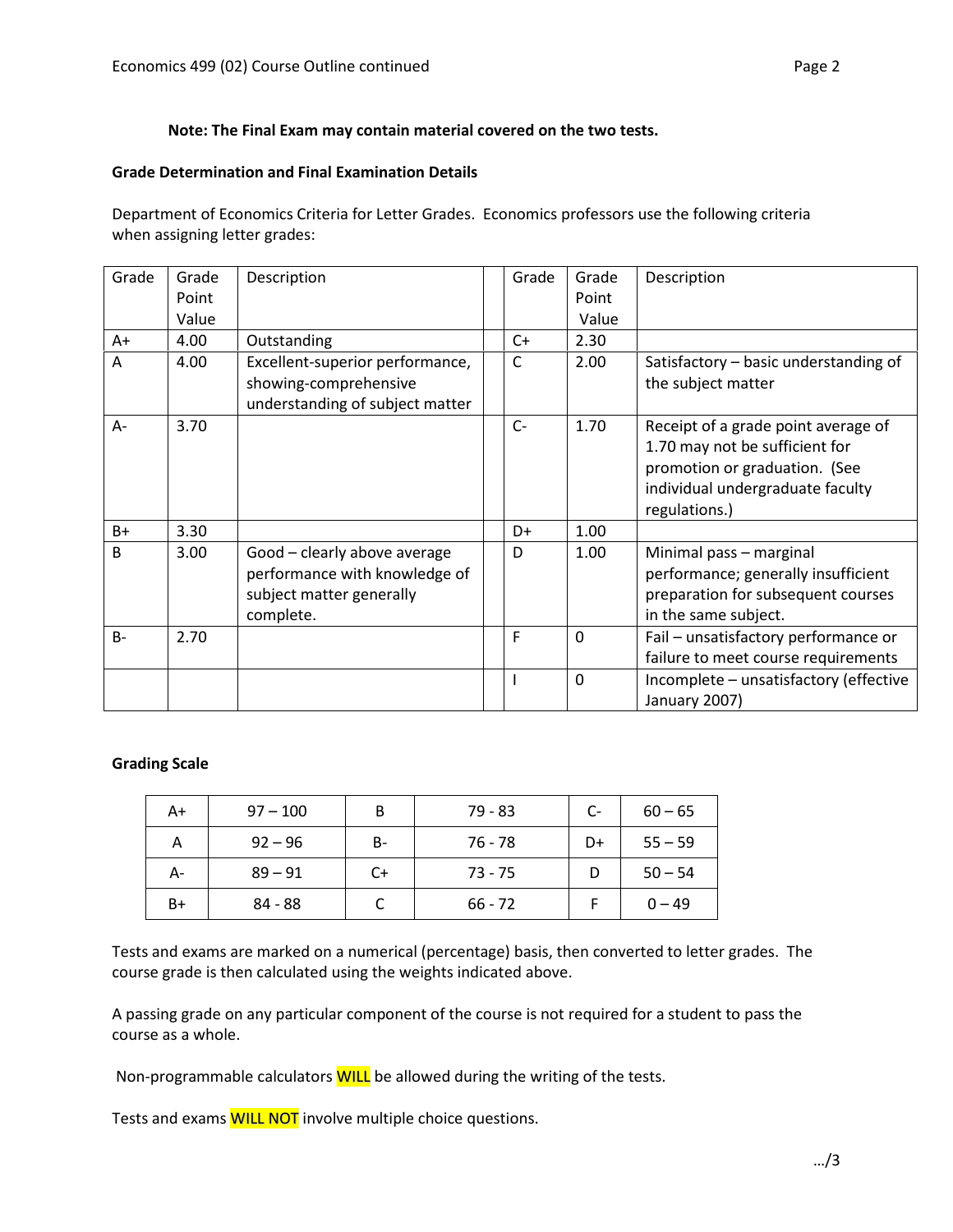# **Reappraisal of Grades**

# **For reappraisal of graded term work, see Calendar I.2 <http://www.ucalgary.ca/pubs/calendar/current/i-2.html>**

## **For reappraisal of final grade, see Calendar I.3**

**<http://www.ucalgary.ca/pubs/calendar/current/i-3.html>**

A student who feels that a piece of graded term work (e.g., term paper, essay, test) has been unfairly graded, may have the work re-graded as follows. The student shall discuss the work with the instructor within 7 days of being notified about the mark or of the item's return to the class; no reappraisal of term work is permitted after the 7 days. If not satisfied, the student shall immediately take the matter to the Head of the department offering the course, who will arrange for a reassessment of the work within the next 7 days. The reappraisal of term work may cause the grade to be raised, lowered, or to remain the same. If the student is not satisfied with the decision and wishes to appeal, the student shall address a letter of appeal to the Dean of the faculty offering the course within 7 days of the unfavourable decision. In the letter, the student must clearly and fully state the decision being appealed, the grounds for appeal, and the remedies being sought, along with any special circumstances that warrant an appeal of the reappraisal. The student should include as much written documentation as possible.

#### **Plagiarism and Other Academic Misconduct**

Intellectual honesty is the cornerstone of the development and acquisition of knowledge and requires that the contribution of others be acknowledged. Consequently, plagiarism or cheating on any assignment is regarded as an extremely serious academic offense. Plagiarism involves submitting or presenting work in a course as if it were the student's own work done expressly for that particular course when, in fact, it is not. Students should examine sections of the University Calendar that present a Statement of Intellectual Honesty and definitions and penalties associated with Plagiarism/Cheating/Other Academic Misconduct, <http://www.ucalgary.ca/pubs/calendar/current/k-2.html>

#### **Academic Accommodation**

Students seeking an accommodation based on disability or medical concerns should contact Student Accessibility Services; SAS will process the request and issue letters of accommodation to instructors. For additional information on support services and accommodations for students with disabilities Visit [www.ucalgary.ca/access/.](http://www.ucalgary.ca/access/)

Students who require an accommodation in relation to their coursework based on a protected ground other than disability should communicate this need in writing to their Instructor. The full policy on Student Accommodations is available at [http://www.ucalgary.ca/policies/files/policies/student](http://www.ucalgary.ca/policies/files/policies/student-accommodation-policy.pdf)[accommodation-policy.pdf](http://www.ucalgary.ca/policies/files/policies/student-accommodation-policy.pdf)

# **Absence from a Quiz/Test/Exam**

THERE WILL BE NO MAKEUP OR DEFERRED QUIZZES/TESTS/EXAMS under any circumstances, nor may the quizzes/tests/exams be written early. Students unable to write the quizzes/tests/exams because of documented illness, family emergency, religious observance, or university-sanctioned event will have the weight shifted to the final examination; otherwise a grade of zero will be assigned. If a student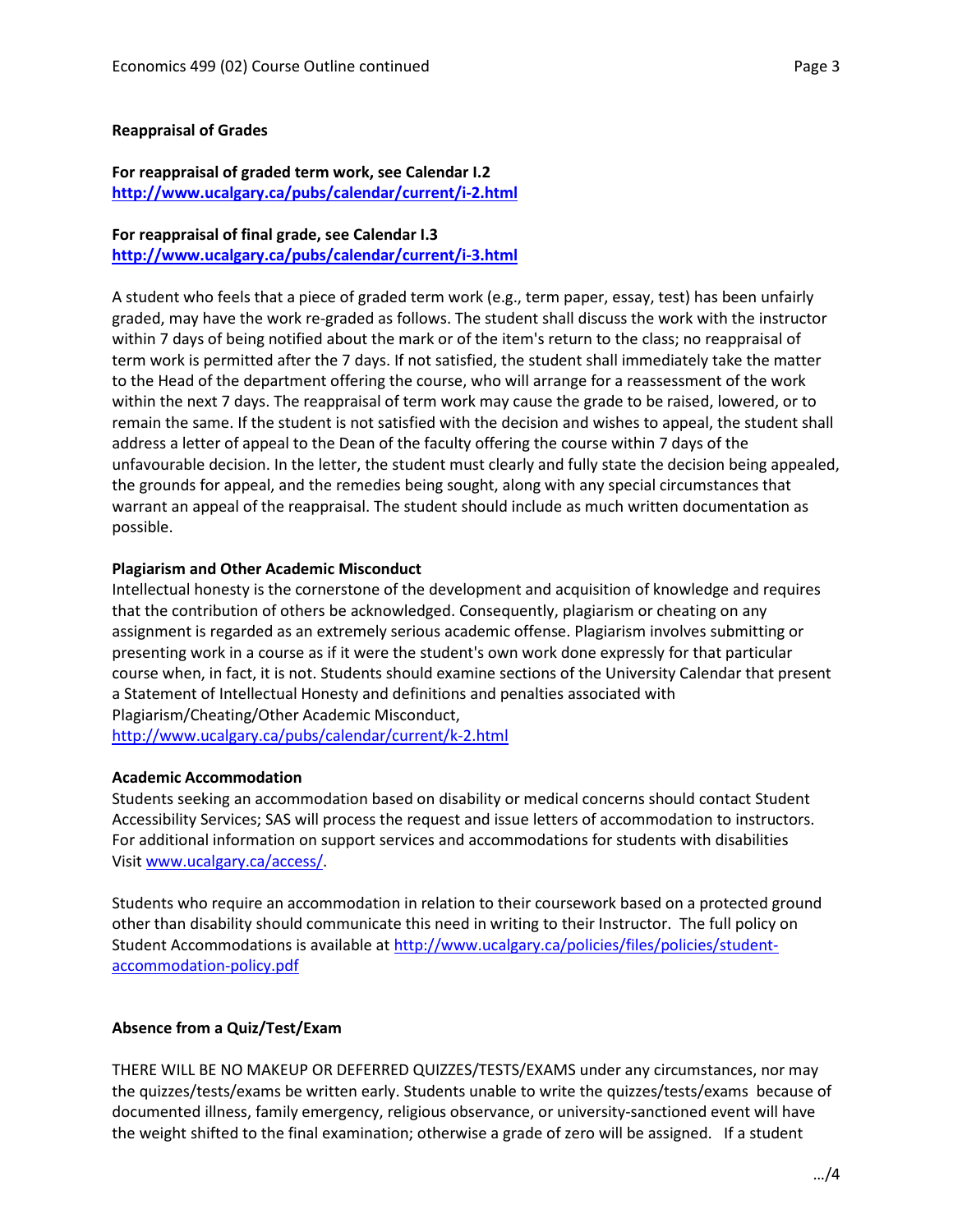cannot write their final exam on the date assigned by the Registrar's Office, they need to apply for a deferred exam www.ucalgary.ca/registrar/exams/deferred final Under no circumstance will this be accommodated by the department.

# **Notes:**

- 1. Students should be aware of the academic regulations outlined in The University of Calgary Calendar.
- 2. Tests and the Final Exam will not be given prior to the scheduled date.
- 3 **Students will not be given extra time to complete the tests and the Final Exam.**
- 4. **The classroom is a No-cell-phone-zone. The use of cell phones for any purpose in class is prohibited. Computers may only be used for note-taking purposes.**
- 5. **The tests and final exam must be written in ink. Writing in pencil is not allowed.**
- 6. Students will be responsible for all material covered in class and in the textbook, unless the instructor states otherwise..
- 7. Please note that the following types of emails will receive no response: emails not addressed to anyone in particular; emails where the recipient's name is not spelled correctly; anonymous emails; emails which do not specify the course and section in which you are registered; and, emails involving questions that are specifically addressed on the course outline.

# **Important Dates**

| Date         |                                                               |
|--------------|---------------------------------------------------------------|
| M May 9      | Lecture begins                                                |
| F May 13     | Last day to drop full courses . No refunds for full courses ( |
| M May 23     | Victoria Day, classes cancelled                               |
|              |                                                               |
|              |                                                               |
| R May $26 -$ | No lectures.                                                  |
| Sun. June 5  |                                                               |
| R June 30    | Spring classes end.                                           |

Students' Union Vice-President Academic: Phone: 403-220-3911 E-mail [suvpaca@ucalgary.ca](mailto:subpaca@ucalgary.ca)

Students' Union Faculty Representative (Arts) Phone: 403-220-3913 Office: MSC 251 E-mail [arts1@su.ucalgary.ca](mailto:arts1@su.ucalgary.ca) [arts2@su.ucalgary.ca,](mailto:arts2@su.ucalgary.ca) [arts3@su.ucalgary.ca,](mailto:arts3@su.ucalgary.ca) [arts4@su.ucalgary.ca](mailto:arts4@su.ucalgary.ca)